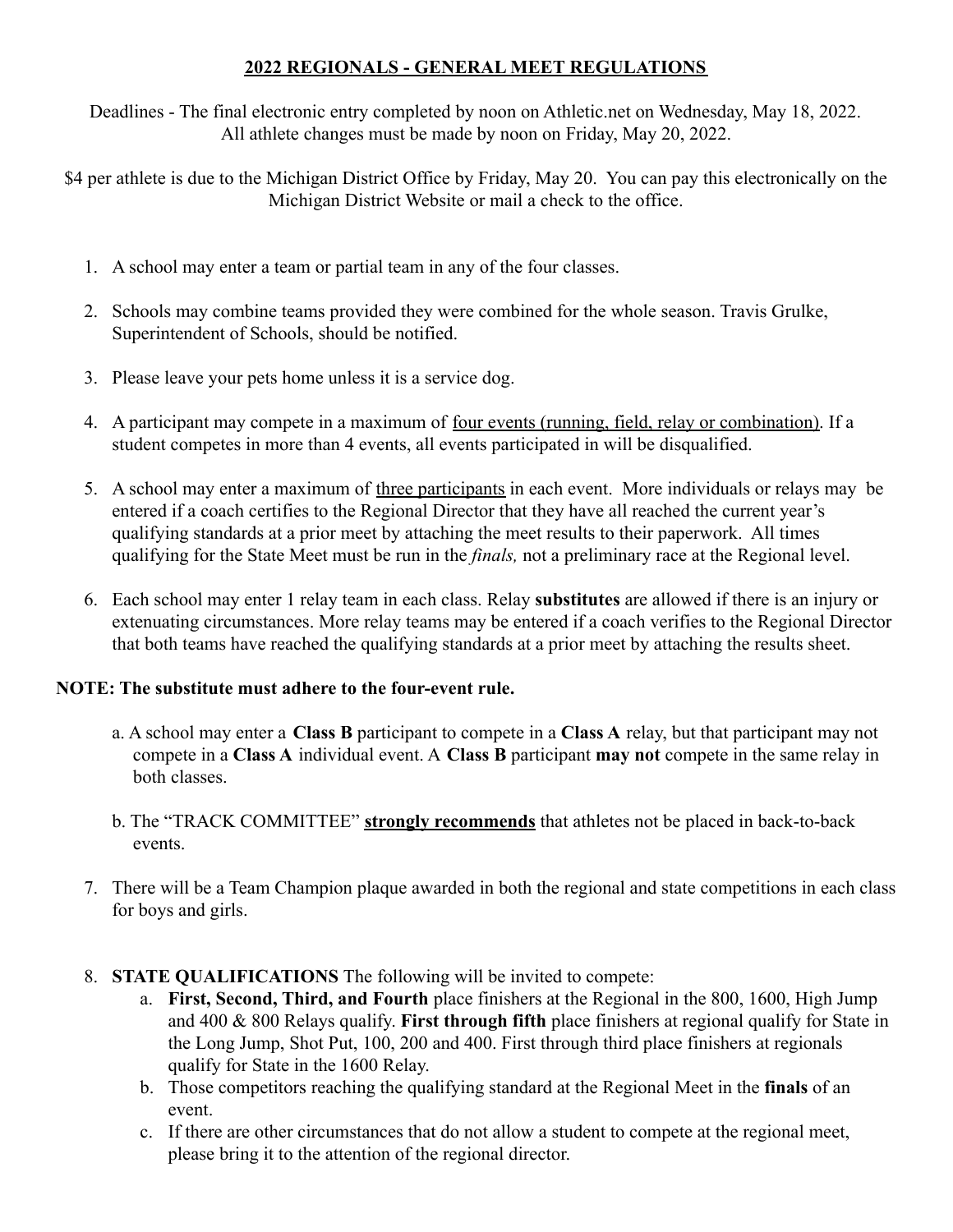d. Absence from regional meet – If an athlete met the time at another meet, the coaches voted to qualify them *with no time*. Thus, they will be in the slow heat.

NOTE: All Regional *qualifiers* are **automatically** entered in the State Meet.

- 9. All participants must wear gym or track shoes. Molded cleats or bare feet will not be permitted for any event.  $\frac{1}{4}$  spikes or less will be allowed. Jewelry – You can now wear whatever you want including watches. If you wear spandex, the color doesn't matter. Shorts must be worn above the hip. Athletes should not roll up their shorts or they may risk disqualification. Team uniforms must be worn when athletes compete. A uniform is in school colors and has the school name or logo on it. A P.E. uniform would be acceptable. Relay teams must wear the same jersey; undershirt/leggings color doesn't matter.
- 10. No starting blocks of any kind, including human, will be permitted. One "false start" per runner is allowed.
- 11. It is the responsibility of the participant to be ready for each event. The public address system will be used to keep participants informed. The order of events is also published and available to coaches and athletes. Ultimately, coaches are responsible to make sure their athletes are at the right place at the proper time. Traffic construction or a lack of familiarity with roads is not an acceptable excuse for being late for an event. Athletes arriving after third call for a running event or after their class has competed from a field event, will be unable to compete in that event at both the Regional and State competition. Warm-up activities for athletes late to a field event are at the discretion of the event judge.
- 12. All running events will be contested in this sequence in 2022 B Boys first, then B Girls. Then A Boys and, finally A Girls.
- 13. The order of events is listed below. During the field events, spectators and coaches may view the competition near the pits. Once running events begin, only participants and meet officials will be allowed on the track.
- 14. Athletes are reminded you must run on the track and may be disqualified if two consecutive steps are on or inside the white inside lane line. Also, you may not leave the track to pass on the infield or grass.
- 15. We will seed regional meet by a time. Please include a time when entering your team.

### **FIELD EVENTS BEGIN AT 9:00 a.m.**

SHOT PUT Class A and B Girls go first followed by Class A and B Boys.

HIGH JUMP There will be two high jump pits; one for A athletes and one for B athletes. Regional and State heights will be raised by 2" until there are 6 athletes remaining and 1" thereafter. The contestants are out after three consecutive misses.

LONG JUMP The long jump schedule is:

8:15-8:45 All Practice 8:45-9:00 Boys Practice "B" Boys "A" Boys All Girls Practice for 15 minutes upon conclusion of Boys events "B" Girls "A" Girls In the long jump each class will receive a warm up period prior to competition time.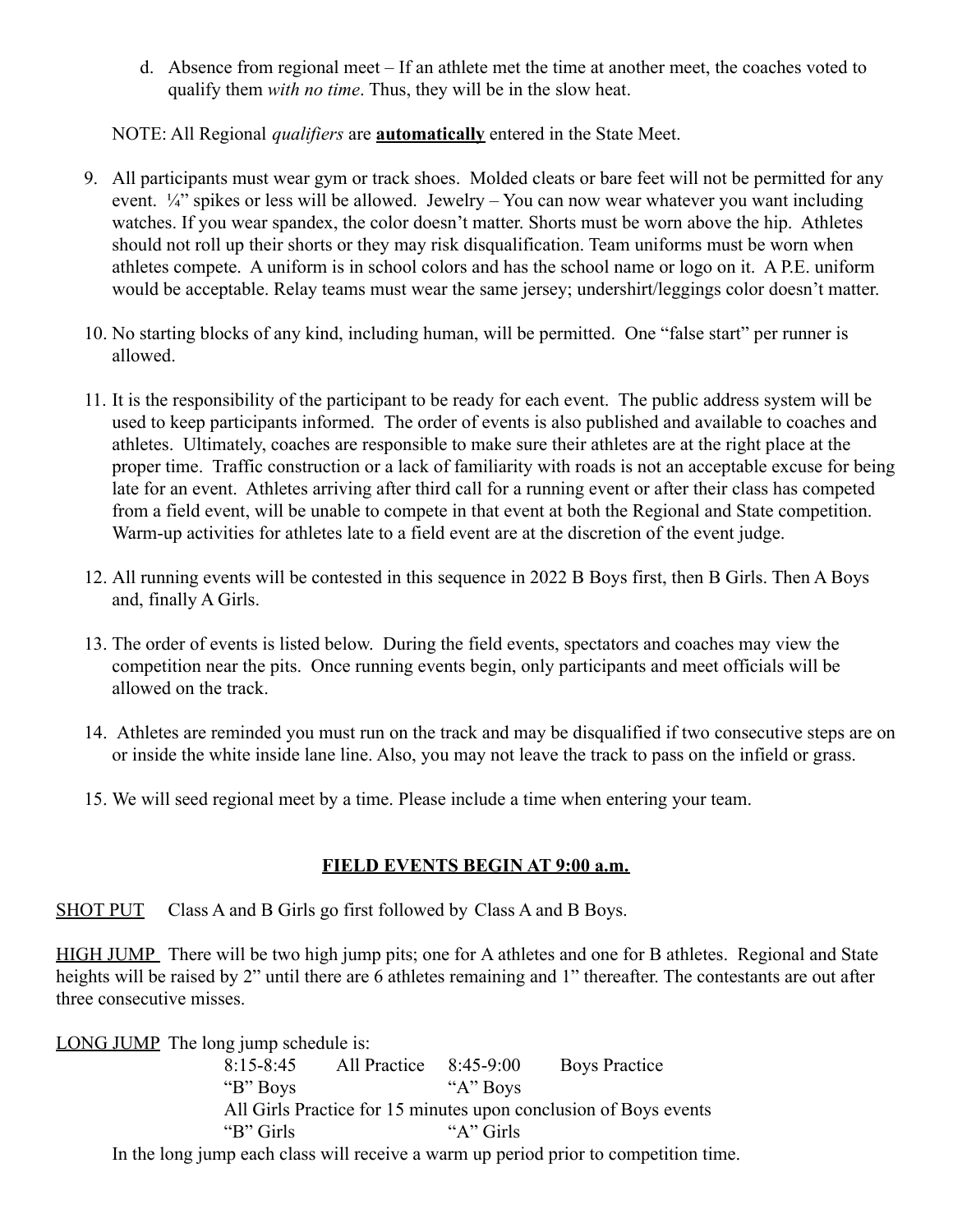- 16. Running events will not start before 11:00 a.m. with the hope that field events are completed. Meet directors will determine the exact start time. Running events will be a 2 command start.
	- a. 100 meter prelims (in lanes entire race)
	- b. 4 x 200 Meter Relay (4 Turn Stagger, lanes the entire race)
	- c. 1600 Meter Run (Boxed, 1 turn stagger, cut in after cones)
	- d. 100 Meter Finals (in lanes entire race)
	- e. 400 Meter Run (2 turn stagger, stay in lanes the entire race)
	- f. 200 Meter Dash (1 turn stagger, stay in lanes the entire race)
	- g. 800 Meter Run (Boxed, 1 turn stagger, cut in after cones)
	- h. 4 x 100 Meter Relay (2 turn stagger, stay in lanes the entire race)
	- i. 4 x 400 Meter Relay (3 turn stagger, second runner cuts in at curve)
	- NOTE: In the 4x400 the Officials will be looking more closely to verify that the receiving runner starts *in the zone*.
- 17. We will have a *closed infield* in both the regional and state meets. This means you must avoid being in the infield and remind your athletes to stay outside the fence during running events. Pacing will not be allowed for three reasons:
	- 1. Student safety
	- 2. Unintentional advantage
	- 3. It is illegal and addressed in most track rules for meets.
- 18. There will be three official attempts in the shot put and long jump.
- 19. Shot put will allow 3 puts. Boys will use an 8 lb. shot and girls will use a 6 lb. shot. See #17 below. We will use high school vectors. IT IS A FOUL IF THE COMPETITOR:
	- a. Puts with two hands.
	- b. After stepping in the circle, fails to pause before starting.
	- c. Allows the shot to drop behind or below the shoulder during the attempt.
	- d. Touches the top or end of the stopboard before the throw is marked.
	- e. Leaves the circle before the judge calls "Mark".
	- f. Fails to exit the back half of the circle.
	- g. High School vectors will be used at all regional's starting in 2013.

20. Long jump will allow three attempts. IT IS A FOUL IF THE COMPETITOR:

- a. Has a shoe extend over the scratch line or take off board while attempting a jump.
- b. Crosses the scratch line or scratch line extended without jumping.
- c. In the process of leaving the pit, touches the ground outside the landing pit nearer to the scratch line.
- 21. There will be preliminaries in all 100 Meter dashes where there are more than eight contestants. Eight will qualify for the finals. An athlete cannot qualify for the state track meet with regional *semi-final* times. Only regional *final* times are eligible for state meet qualification.
- 22. Batons must be furnished by competing teams. Official, weighed shots will be furnished. Shots should be stamped with, "8 lbs" for boys or "6 lbs" for girls.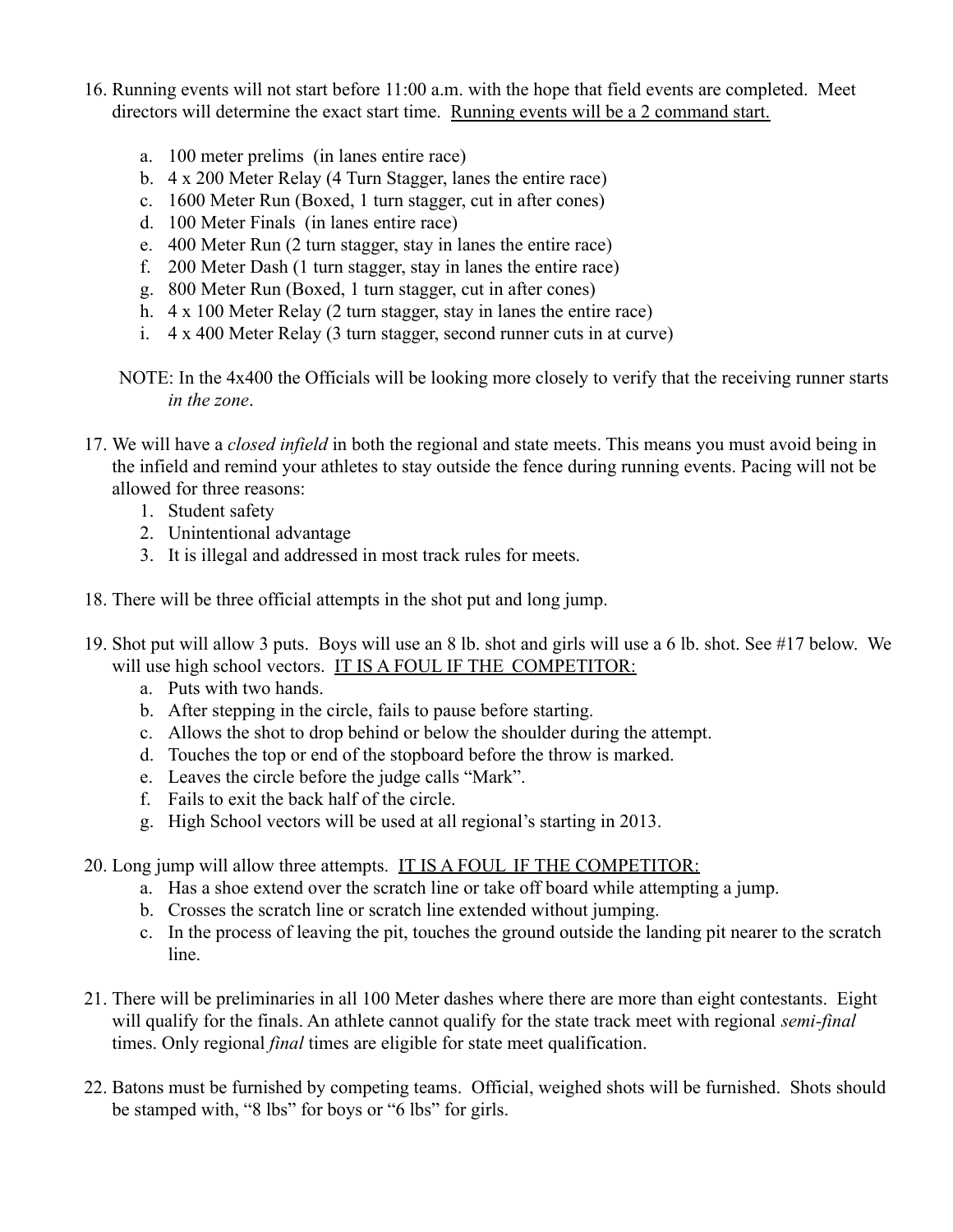- 23. Ribbons will be awarded to the top six finishers in all individual and teams in all relay events. The state meet will award medals to the top eight finishers.
- 24. The final electronic entry completed by noon on Athletic.net on Wednesday, May 18, 2022. All athlete changes must be made by noon on Friday, May 20, 2022.
- 25. Entries are not accepted without a volunteers list being submitted. If a team doesn't bring 2 volunteers to the regional meet, they must pay \$50 so we can hire people to man the stations:

4 people/station

- a. 3 for relay
- b. 3 for high jump
- 26. There will be a rules committee appointed by the director at all regional meets. The Director of the State Meet will be responsible for this at the state meet. The committee will include the starter, meet director and two other coaches. All results are final at the conclusion of the meet.
- 27. Only Scratches are accepted on the day of the meet.
- 28. The starting heights for high jump will be as follows:

| <b>REGIONALS</b>             |  | <b>STATE</b> |                  |                 |
|------------------------------|--|--------------|------------------|-----------------|
| Girls A: $3'10''$ B: $3'4''$ |  |              | Girls $A:4'00''$ | $B \cdot 3'6''$ |
| Boys A: $4'2''$ B: $3'6''$   |  |              | Boys A: $4'4''$  | B: 3'8"         |

- 1) Contestants must take off from one foot.
- 2) It is a foul if the competitor: (a) displaces the bar (b) touches the ground or landing area beyond the plane of the crossbar (c) after clearing the bar contacts the upright and displaces or steadies the bar (d) fails to complete an attempt in the allotted time.
- 3) A jump must be initiated within 90 seconds of the name being called. When only three competitors are left, each jumper will be allowed three minutes. When one jumper remains, they will be allowed 5 minutes between jumps.

# POINTS OF EMPHASIS

- 1) The bar will not be lowered after the competition starts.
- 2) Breaking ties:
	- a. The competitor with the fewest misses at the tied height is the winner.
	- b. If the tie remains, the competitor with the fewest total misses throughout the competition is the winner.
	- c. No misses are charged for passing a height.
	- d. If a tie remains after (a) and (b) are applied, the competitors take one more attempt at the failed height. If no decision is reached, the bar will be lowered (if both miss) or raised (if both are successful) by intervals of 1 inch and each competitor will try once at each height until a winner is determined.